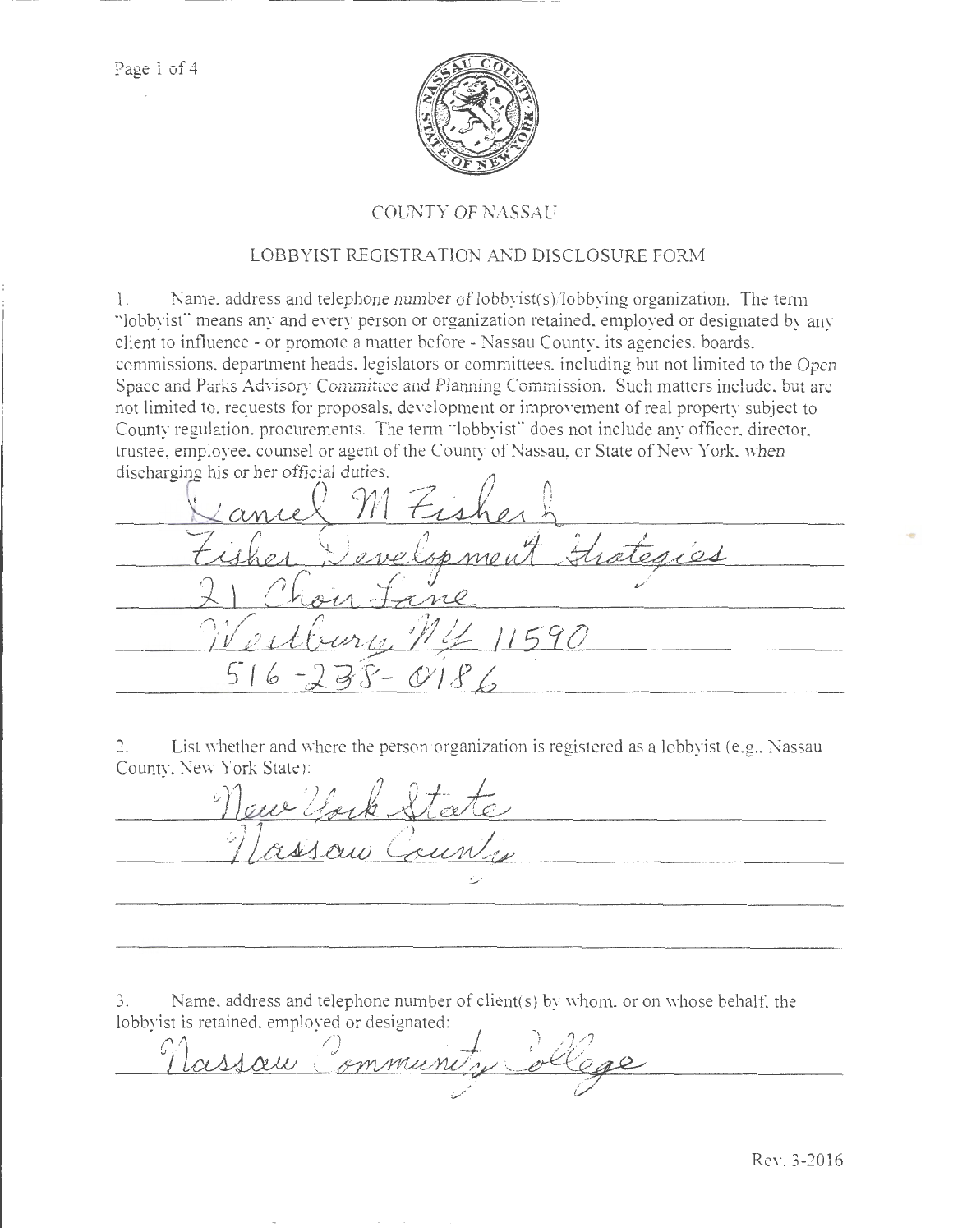Page 2 of 4

 $2$ ne Education Drive u New Yor Len

4. Describe lobbying activity conducted, or to be conducted, in Nassau County, and identify

client(s) for each activity listed. See page 4 for a complete description of lobbying activities.<br>No assist nassau Community College get and ighi uno  $20 1110$ ocus

5. The name of persons, organizations or governmental entities before whom the lobbyist expects to lobby:

egislature <u> Andreas Andreas and American Andreas Andreas Andreas and American Andreas Andreas Andreas Andreas Andreas And</u>

Rev. 3-2016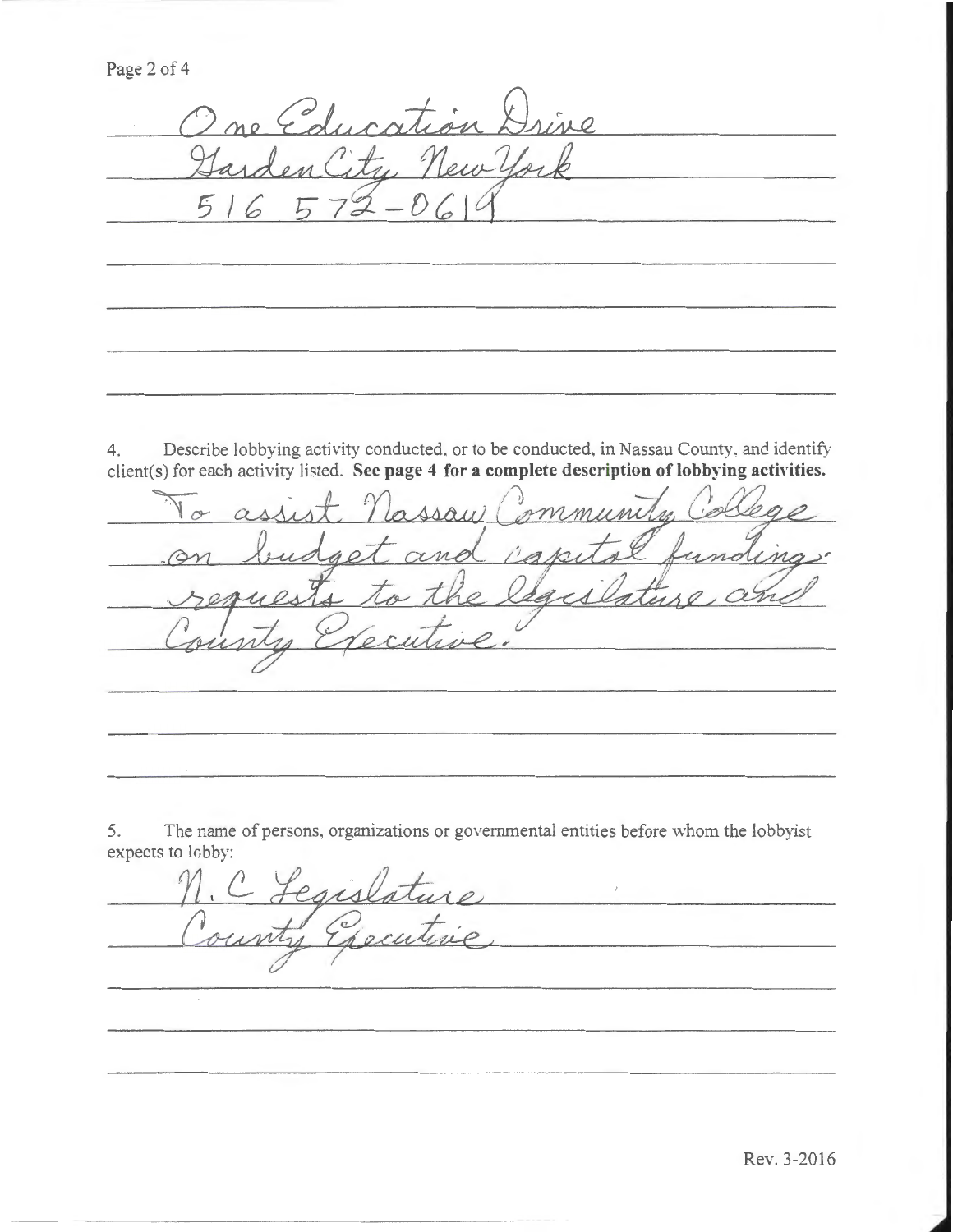# Page 3 of 4

6. If such lobbyist is retained or employed pursuant to a written agreement of retainer or employment. you must attach a copy of such document; and if agreement of retainer or employment is oral, attach a written statement of the substance thereof. If the written agreement of retainer or employment does not contain a signed authorization from the client by whom you have been authorized to lobby. separately attach such a written authorization from the client.

7 \_ Within the previous year. has the lobbyist/lobbying organization or any of its corporate officers provided campaign contributions pursuant to the New York State Election Law· to the campaign committees of any of the following Nassau County elected officials or to the campaign committees of any candidates for any of the following Nassau County elected offices: the County Executive, the County Clerk. the Comptroller. the District Attorney, or any County Legislator? If yes, to what campaign committee? If none, you must so state:

| Mone |  |  |
|------|--|--|
|      |  |  |
|      |  |  |
|      |  |  |
|      |  |  |
|      |  |  |

I understand that copies of this form will be sent to the Nassau County Department of Information Technology ("IT") to be posted on the County's website.

I also understand that upon termination of retainer, employment or designation I must give written notice to the County Attorney within thirty (30) days of termination.

VERIFICATION: The undersigned affirms and so swears that he/she has read and understood the foregoing statements and they are, to his/her knowledge, true and accurate.

The undersigned further certifies and affirms that the contribution( $s$ ) to the campaign committees listed above were made freely and without duress, threat or any promise of a governmental benefit or in exchange for any benefit or remuneration.

Dated: Secember 27,2017 Signed: Print Name: Title: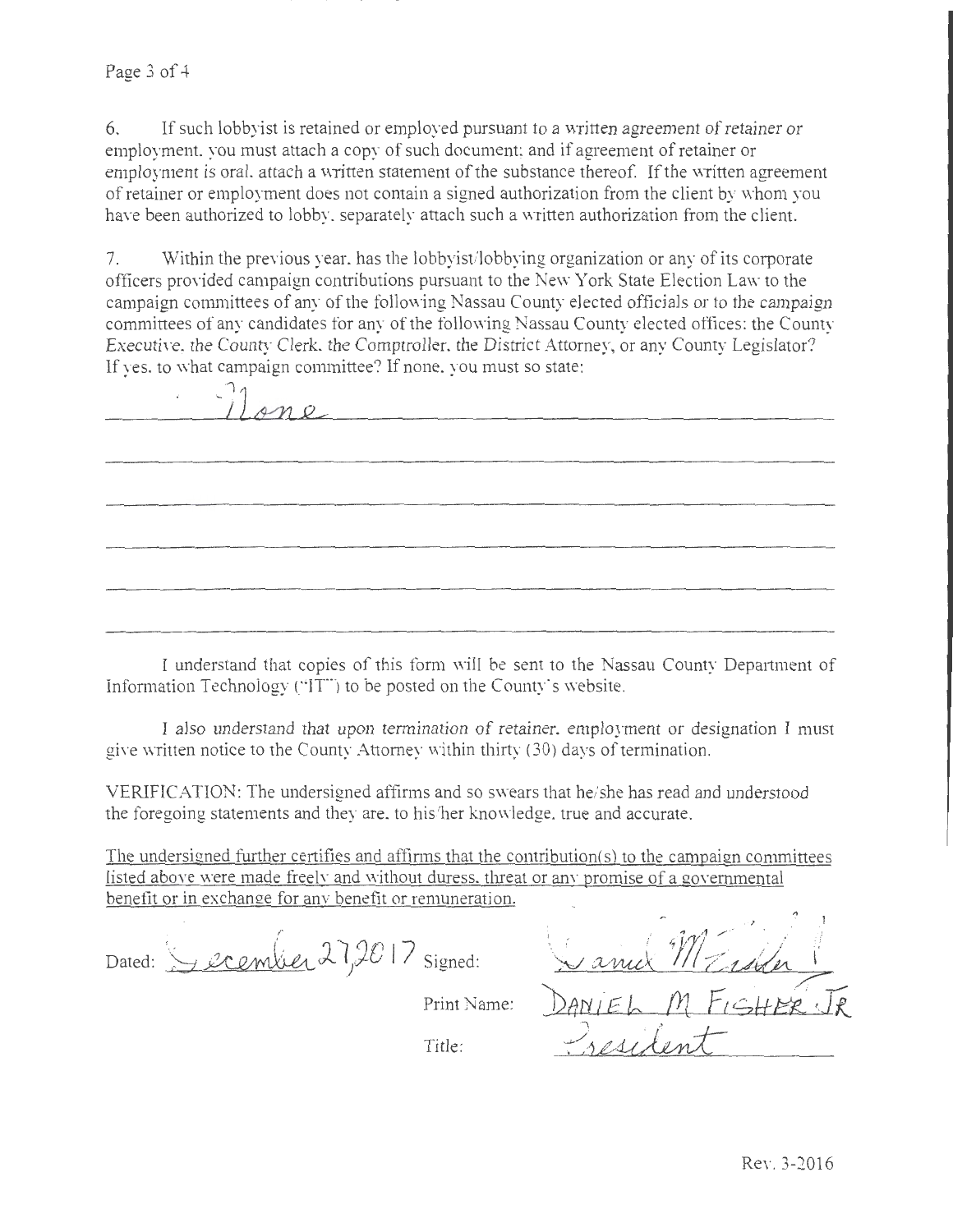## Page 4 of 4

**The term lobbving shall mean any attempt to influence:** any determination made by the Nassau County Legislature. or any member thereof. with respect to the introduction, passage. defeat, or substance of any local legislation or resolution: any determination by the County Executive to support, oppose, approve or disapprove any local legislation or resolution, whether or not such legislation bas been introduced in the County Legislature; any determination by an elected County official or an officer or employee of the County with respect to the procurement of goods, services or construction, including the preparation of contract specifications. including by not limited to the preparation of requests for proposals, or solicitation. award or administration of a contract or with respect to the solicitation. award or administration of a grant. loan, or agreement involving the disbursement of public monies; any determination made by the County Executive, County Legislature, or by the County of Nassau, its agencies, boards, commissions, department heads or committees, including but not limited to the Open Space and Parks Advisory Committee. the Planning Commission, with respect to the zoning, use, development or improvement of real property subject to County regulation, or any agencies. boards, commissions, department heads or committees with respect to requests for proposals. bidding. procurement or contracting for services for the County; any determination made by an elected county official or an officer or employee of the county with respect to the terms of the acquisition or disposition by the county of any interest in real property, with respect to a license or permit for the use of real property of or by the county. or with respect to a franchise. concession or revocable consent; the proposal. adoption. amendment or rejection by an agency of any rule having the force and effect of law: the decision to hold, timing or outcome of any rate making proceeding before an agency; the agenda or any determination of a board or commission; any determination regarding the calendaring or scope of any legislature oversight hearing: the issuance. repeal. modification or substance of a County Executive Order: or any determination made by an elected county official or an officer or employee of the county to support or oppose any state or federal legislation, rule or regulation, including any determination made to support or oppose that is contingent on any amendment of such legislation, rule or regulation, whether or not such legislation has been formally introduced and whether or not such rule or regulation has been formally proposed.

**The term "lobbying" or "lobbying activities" does not include:** Persons engaged in drafting legislation, rules, regulations or rates; persons advising clients and rendering opinions on proposed legislation, rules. regulations or rates. where such professional services are not otherwise connected with legislative or executive action on such legislation or administrative action on such rules. regulations or rates: newspapers and other periodicals and radio and television stations and owners and employees thereof, provided that their activities in connection with proposed legislation, rules, regulations or rates are limited to the publication or broadcast of news items, editorials or other comment. or paid advertisements: persons who participate as witnesses. attorneys or other representatives in public rule-making or rate-making proceedings of a County agency, with respect to all participation by such persons which is part of the public record thereof and all preparation by such persons for such participation; persons who attempt to influence a County agency in an adjudicatory proceeding, as defined by§ 102 of the New York State Administrative Procedure Act.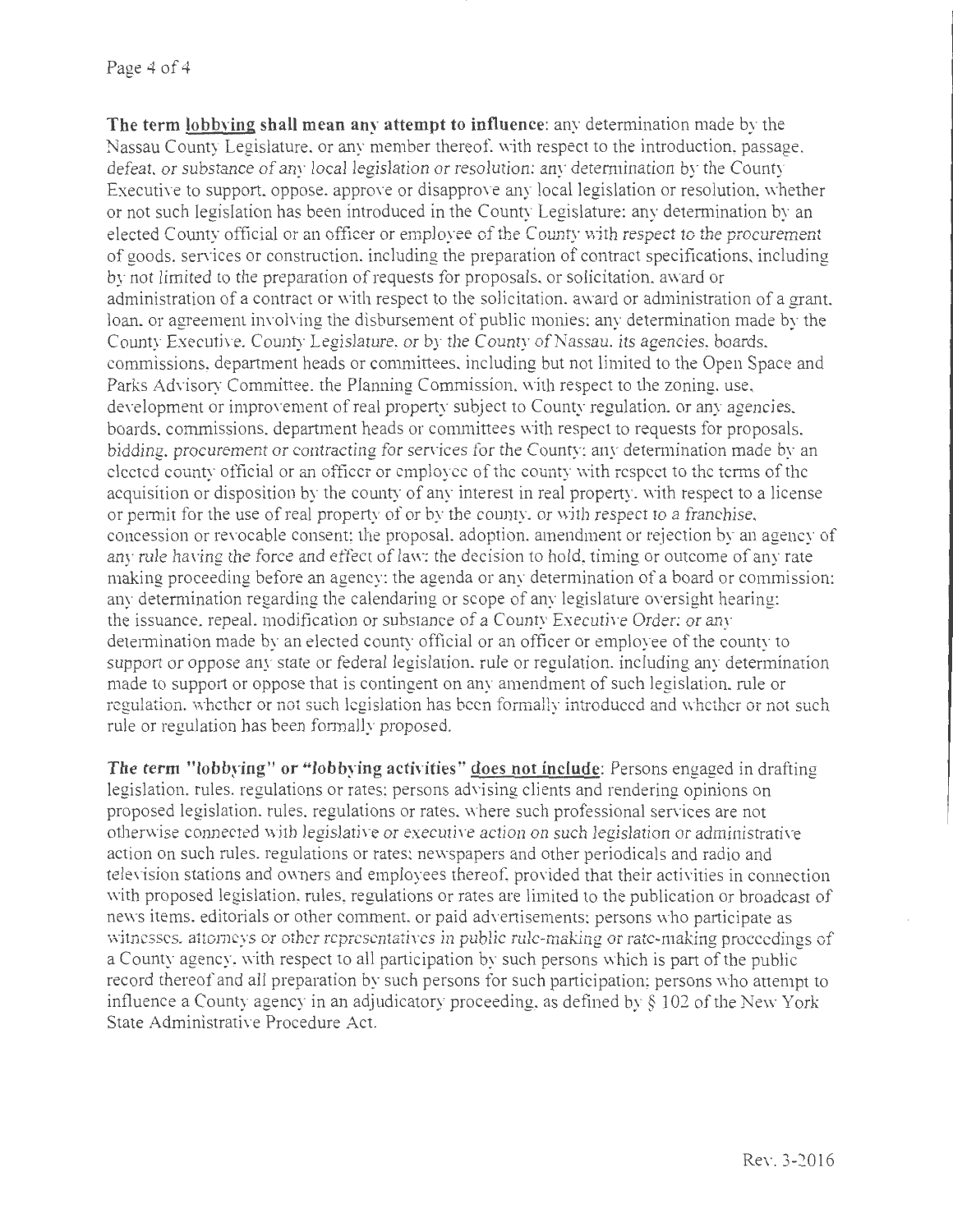CA170061

\_\_\_\_\_\_\_\_\_\_\_\_ .......

NASSAU COMMUNITY COLLEGE of the County of Nassau, State of New York One Education Drive Garden City, New York 11530-6793

Requisition Number:

Resp. Ctr. / Obj. Code:

## CONTRACT FOR SERVICES

THIS AGREEMENT, dated as of July 25, 2017 (together with the schedules, appendices, attachments and exhibits, if any, this "Agreement"), between (i) Nassau Community College, having its principal office at One Education Drive, Garden City, New York 11530-6793 (the "College"), of Nassau County, a municipal corporation having its principal office at One West Street, Mineola, New York 11501 (the "County") and (ii) Fisher Development Strategies, having its principal office at 21 Choir Lane, Westbury, New York 11590, (the "Contractor").

## W IT N E S SETH:

WHEREAS, the College desires to retain the Contractor to perform lobbying and advocacy services, as further described in this Agreement; and

WHEREAS, the Contractor is willing and able to perform the services described in this Agreement;

WHEREAS, the Contractor has been awarded this Professional Services Agreement for Lobbying Services pursuant to Request for Proposals No. 061317-0209, with an opening date of June 13,2017.

NOW, THEREFORE, in consideration of the premises and mutual covenants contained in this Agreement, the parties agree as follows:

I. Term. This Agreement shall commence on August I, 2017, and terminate July 31, 2020 with an option by the College to extend the Agreement for two (2) additional years, subject to the encumbrance of funds and appropriate College approvals. All extensions are subject to the mutual written consent of both parties.

2. Services. The services to be provided by the Contractor under this Agreement shall consist of undertaking lobbying and advocacy efforts with the New York State Governor, New York State Legislature, the Nassau County Executive and the Nassau County Legislature on behalf of the College, whereby the Contractor will focus its efforts on the State budget and any other general legislation as it affects the College for the purpose of improving the educational experience for the students and the College Community, hereinafter referred to as (the "Services"). The Contractor's services are to be performed largely off-site but the Contractor will, upon request of the College, work at the College's offices or other locations, as designated by the College. On a monthly basis, the Contractor shall submit a report to the College, outlining the dates and hours during which lobbying efforts took place, and summarizing the lobbying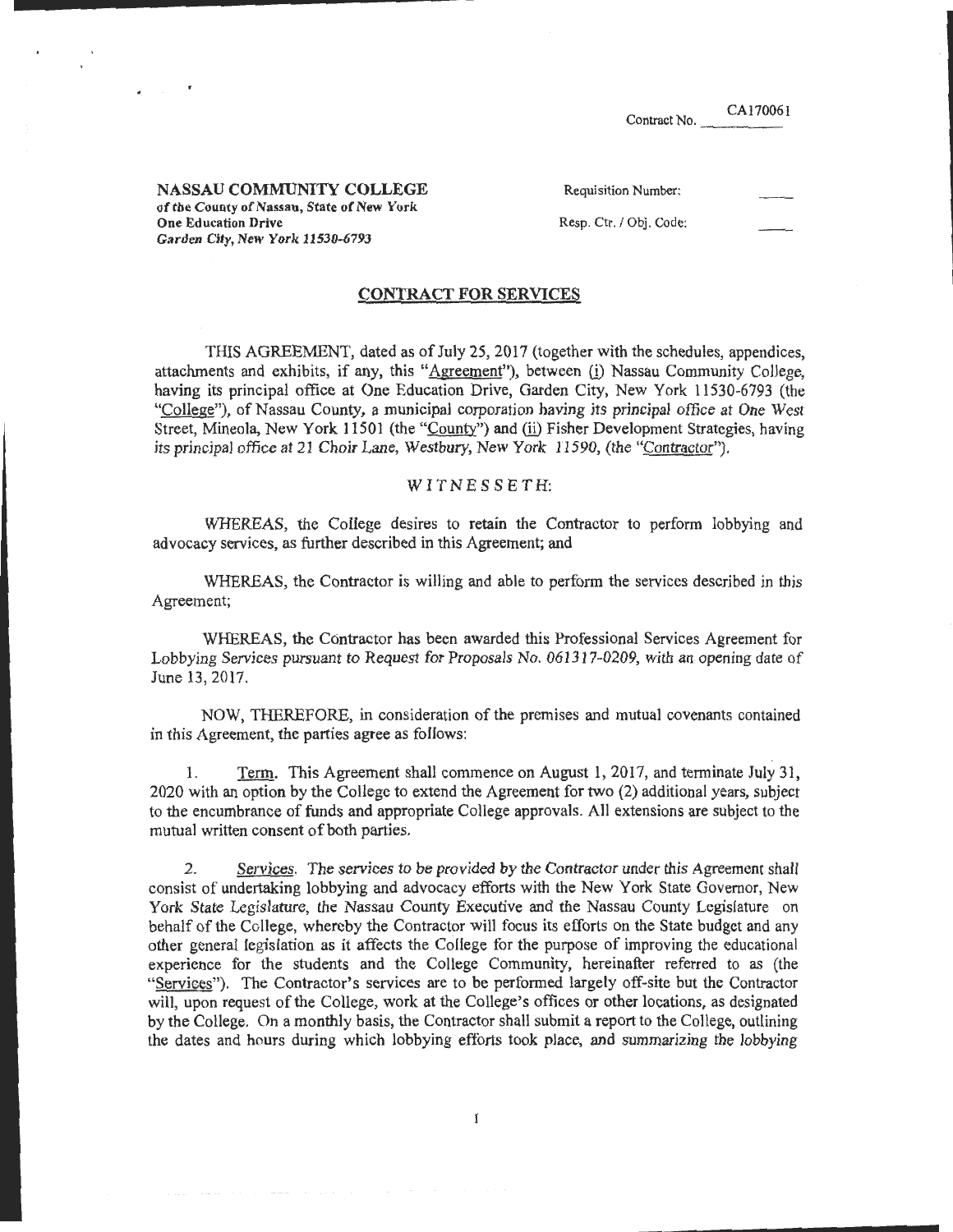efforts engaged in on behalf of the Co1lege. Contractual activities will be coordinated with the College's General Counsel for Governmental Relations.

3. Payment. (a) Amount of Consideration. (i) In full consideration for the Services to be rendered by the Contractor to the College for the term of this Agreement, the Contractor will be paid at the following rates:

| August 1, 2017- July 31, 2018:  | $$205.00$ per hour |
|---------------------------------|--------------------|
| August 1, 2018 - July 31, 2019: | $$215.00$ per hour |
| August 1, 2019 - July 31, 2020: | $$225.00$ per hour |

Contractor agrees that this compensation includes reimbursement for Contractor's travel time and expenses, and for all other costs incidental to Services to be provided by Contractor under this Agreement. The Contractor shall not bill the College for travel time, unless lobbying services for the College are performed during such travel time. College will not provide reimbursement for lodging and meals during Contractor's travel.

The parties acknowledge that the maximum amount of compensation for the services rendered by the Contractor during the first year of this Agreement shall not exceed Sixty Thousand Dollars (\$60,000.00) (''the First Year Maximum Amount''). Funding for the subsequent years of the Agreement will be encumbered as necessary.

(b) Payment. The Contractor acknowledges that payment may only be made to the Contractor upon Contractor's compliance with the College's bill paying procedures, including submitting an invoice to the College Accounts Payable Department (Tower 6th Floor, One Education Drive, Garden City, NY 11530), which lists in sufficient detail the services rendered, the date(s) services were performed, and fees charged. By submitting an invoice, the Contractor certifies that all services were rendered as set forth on the invoice, that the fees charged are in accordance with this Contract for Services, that the claim is just, true and correct, and actually due and owing and has not been previously claimed.

(c) Timing of Payment Claims. The Contractor shall submit claims no later than three (3) months following the College's receipt of the services that are the subject of the claim and no more frequently than once a month.

(d) No Duplication of Payments. Payments under this Agreement shall not duplicate payments for any work performed or to be performed under other agreements between the Contractor and any funding source including the College.

(e) Payments in connection with Termination or Notice of Termination. Unless a provision of this Agreement expressly states otherwise, payments to the Contractor following the termination of this Agreement shall not exceed payments made as consideration for services that were (i) performed prior to termination, (ii) authorized by this Agreement to be performed, and (iii) not performed after the Contractor received notice that the College did not desire to receive such services.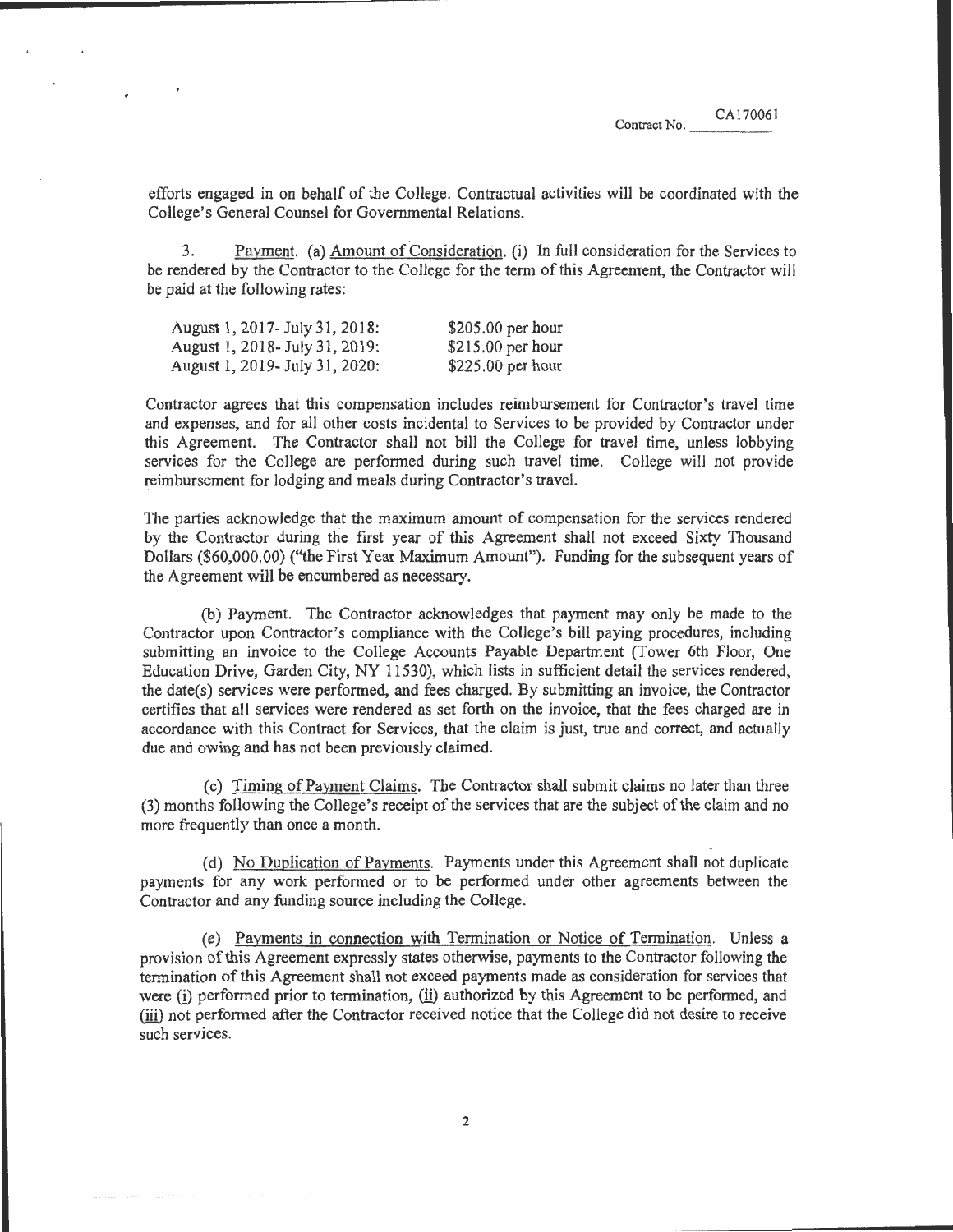Independent Contractor. The Contractor is an independent contractor of the College or County. The Contractor shall not, nor shall any officer, director, employee, servant, agent or independent contractor of the Contractor (a "Contractor Agent"), be (i) deemed a College or County employee, (ii) commit the College or County to any obligation, or (iii) hold himself out as a College or County employee or Person with the authority to commit the College or County to any obligation. As used in this Agreement the word "Person" means any individual person, entity (including partnerships, corporations and limited liability companies), and government or political subdivision thereof (including agencies, bureaus, offices and departments thereof).

*5.* No Arrears or Default. The Contractor is not in arrears to the College or County upon any debt or contract and it is not in default as surety, contractor, or otherwise upon any obligation to the College or County, including any obligation to pay taxes to, or perform services for or on behalf of, the College or County.

6. Compliance With Law. (a) Generally. The Contractor shall comply with any and all applicable Federal, State and local Laws, including, but not limited to those relating to conflicts of interest, discrimination, and disclosure of information, in connection with its performance under this Agreement. In furtherance of the foregoing, the Contractor is bound by and shall comply with the terms of Appendix EE attached hereto. As used in this Agreement the word "Law" includes any and all statutes, local laws, ordinances, rules, regulations, applicable orders, and/or decrees, as the same may be amended from time to time, enacted, or adopted.

(b) Nassau County Living Wage Law. Pursuant to LL 1-2006, as amended, and to the extent that a waiver has not been obtained in accordance with such law or any rules of the County Executive, the Contractor agrees as follows:

- (i) Contractor shall comply with the applicable requirements of the Living Wage Law, as amended;
- (ii) Failure to comply with the Living Wage Law, as amended, may constitute a material breach of this Agreement, the occurrence of which may be determined solely by the County. Contractor has the right to cure such breach within thirty days of receipt of notice of breach from the County. In the event that such breach is not timely cured, the County may terminate this Agreement as well as exercise any other rights available to the County under applicable law.
- (iii) It shaH be a continuing obligation of the Contractor to inform the County of any material changes in the content of its certification of compliance, attached to this Agreement as Appendix L, and shall provide to the County any information necessary to maintain the certification's accuracy.

(c) Records Access. The parties acknowledge and agree that all records, information, and data ("Information") acquired in connection with performance or administration of this Agreement shall be used and disclosed solely for the purpose of performance and administration of the contract or as required by Jaw. The Contractor acknowledges that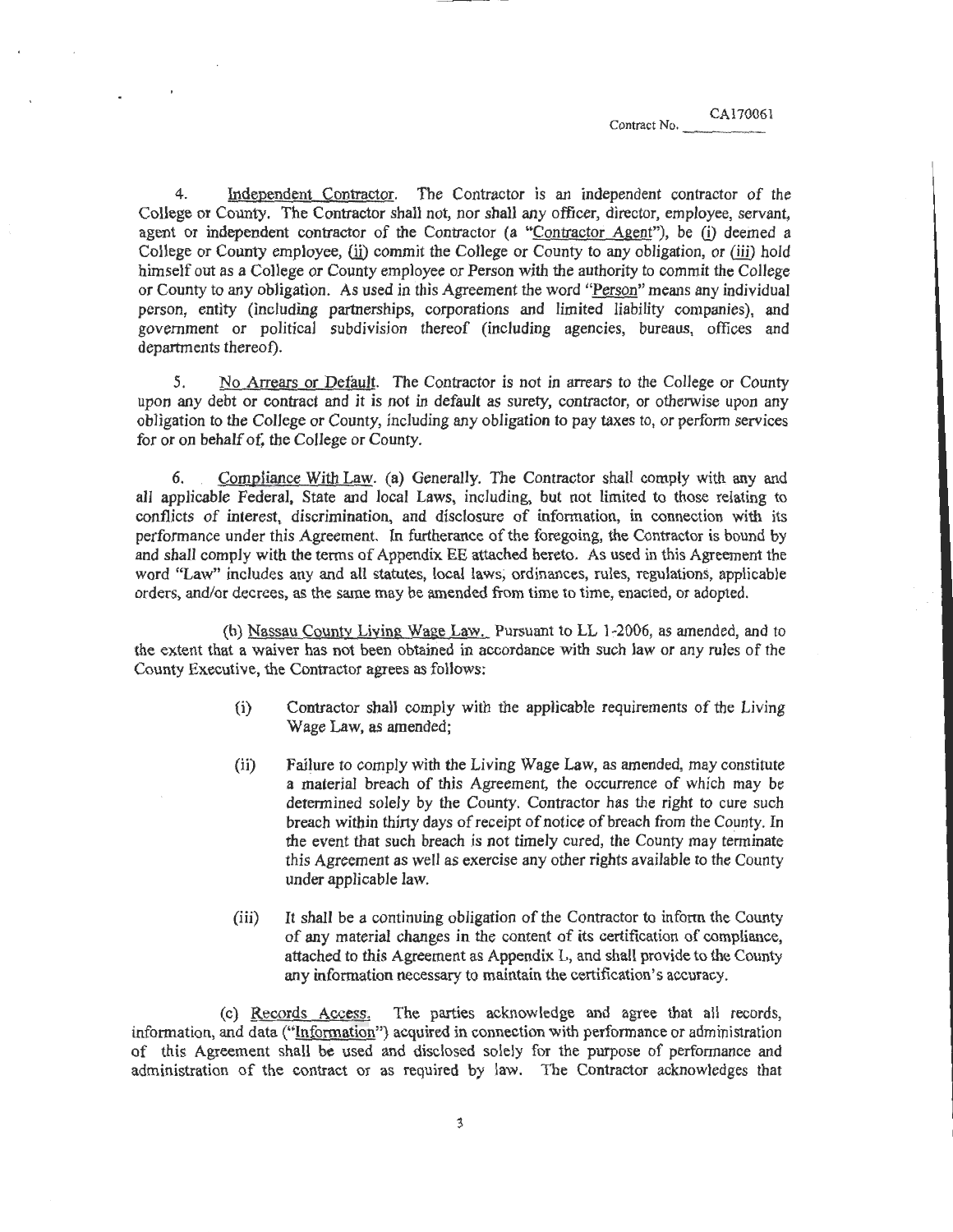CA170061

Contractor Information in the College and/or the County's possession may be subject to disclosure under Article 6 of the New York State Public Officer's Law ("Freedom of Information Law" or "FOIL"). In the event that such a request for disclosure is made, the County shall make reasonable efforts to notify the Contractor of such request prior to disclosure of the Information so that the Contractor may take such action as it deems appropriate.

7. Minimum Service Standards. Regardless of whether required by Law: (a) The Contractor shall, and shall cause Contractor Agents to, conduct its, his or her activities in connection with this Agreement *so* as not to endanger or harm any Person or property.

(b) The Contractor shall deliver services under this Agreement in a professional manner consistent with the best practices of the industry in which the Contractor operates. The Contractor shall take all actions necessary or appropriate to meet the obligation described in the immediately preceding sentence, including obtaining and maintaining, and causing all Contractor Agents to obtain and maintain, all approvals, licenses, and certifications ("Approvals") necessary or appropriate in connection with this Agreement.

(c) In connection with the termination or impending termination of this Agreement the Contractor shall, regardless of the reason for termination, take all actions reasonably requested by the county (including those set forth in other provisions of this Agreement) to assist the College in transitioning the Contractor's responsibilities under this Agreement. The provisions of this subsection shall survive the termination of this Agreement

8. Indemnification; Defense; Cooperation. (a) The Contractor shall be solely responsible for and shall indemnify and hold harmless the County, the College and its officers, employees, and agents (the "Indemnified parties") from and against any and all liabilities, losses, costs, expenses (including, without limitation, attorney's fees and disbursements) and damages ("Losses"), arising out of or in connection with any acts or omissions of the Contractor or a Contractor Agent, regardless of whether due to negligence, fault, or default, including Losses in connection with any threatened investigation, litigation or other proceeding or preparing a defense to or prosecuting the same; provided, however, that the Contractor shall not be responsible for that portion, if any, of a Loss that is caused by the negligence of the County or College.

(b) The Contractor shall, upon the County's demand and at the County's direction, promptly and diligently defend, at the Contractor's own risk and expense, any and all suits, actions, or proceedings which may be brought or instituted against one or more Indemnified Parties for which the Contractor is responsible under this Section, and, further to the Contractor's indemnification obligations, the Contractor shall pay and satisfy any judgment, decree, loss or settlement in connection therewith.

(c) The Contractor shall, and shall cause Contractor Agents to, cooperate with the County and the College in connection with the investigation, defense or prosecution of any action, suit or proceeding in connection with this Agreement, including the acts or omissions of the Contractor and/or a Contractor Agent in connection with this Agreement.

(d) The provisions of this Section shall survive the termination of this Agreement.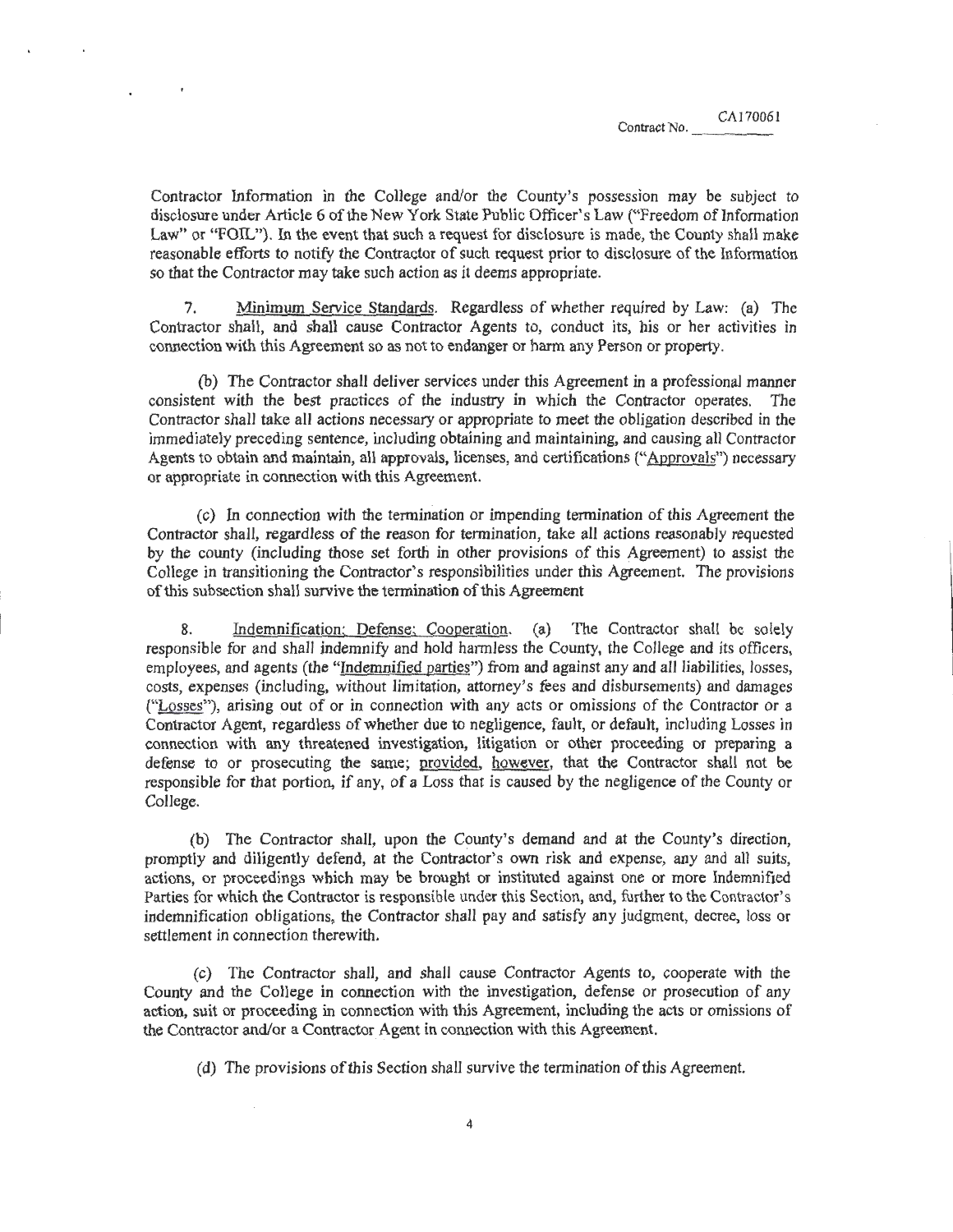9. Insurance. (a) Types and Amounts. The Contractor shall obtain and maintain throughout the term of this Agreement, at its own expense: (i) one or more policies for commercial general liability insurance, which policy(ies) shall name "Nassau County'' and "Nassau Community College" as additional insured with ''Nassau Community College" as certificate holder and have a minimum single combined limit of liability of not less than one million dollars  $(\$1,000,000)$  per occurrence, (ii) if contracting in whole or part to provide professional services, one or more policies for professional liability insurance, which policy(ies) shall have a minimum single combined limit liability of not less than one million dollars  $(1,000,000)$  per occurrence and two million dollars  $(2,000,000)$  aggregate coverage, (iii) compensation insurance for the benefit of the Contractor's employees ("Workers' Compensation Insurance"), which insurance is in compliance with the New York State Workers' Compensation Law, and (iv) such additional insurance as the County or College may from time to time specify.

(b) Acceptability; Deductibles; Subcontractors. All insurance obtained and maintained by the Contractor pursuant to this Agreement shall be (i) written by one or more commercial insurance carriers licensed to do business in New York State and acceptable to the County and College, and (ii) in form and substance acceptable to the County and College. The Contractor shall be solely responsible for the payment of all deductibles to which such policies are subject. The Contractor shall require any subcontractor hired in connection with this Agreement to carry insurance with the same limits and provisions required to be carried by the Contractor under this Agreement.

(c) Deliverv; Coverage Change: No Inconsistent Action. Prior to the execution of this Agreement, copies of current certificates of insurance evidencing the insurance coverage required by this Agreement shall be delivered to the College. Not less than thirty (30) days prior to the date of any expiration or renewal of, or actual, proposed or threatened reduction or cancellation of coverage under, any insurance required hereunder, the Contractor shall provide written notice to the College of the same and deliver to the College renewal or replacement certificates of insurance. The Contractor shall cause all insurance to remain in full force and effect throughout the term of this Agreement and shall not take any action, or omit to take any action, that would suspend or invalidate any of the required coverages. The failure of the Contractor to maintain Workers' Compensation Insurance shall render this contract void and of no effect. The failure of the Contractor to maintain the other required coverages shall be deemed a material breach of this Agreement upon which the County or College reserves the right to consider this Agreement terminated as of the date of such failure.

10. Assignment; Amendment: Waiver: Subcontracting. This Agreement and the rights and obligations hereunder may not be in whole or part (i) assigned, transferred or disposed of, (ii) amended, (iii) waived, or (iv) subcontracted, without the prior written consent of the College President or his or her duly designated deputy (the "College President"), and any purported assignment, other disposal or modification without such prior written consent shall be null and void. The failure of a party to assert any of its rights under this Agreement, including the right to demand strict performance, shall not constitute a waiver of such rights.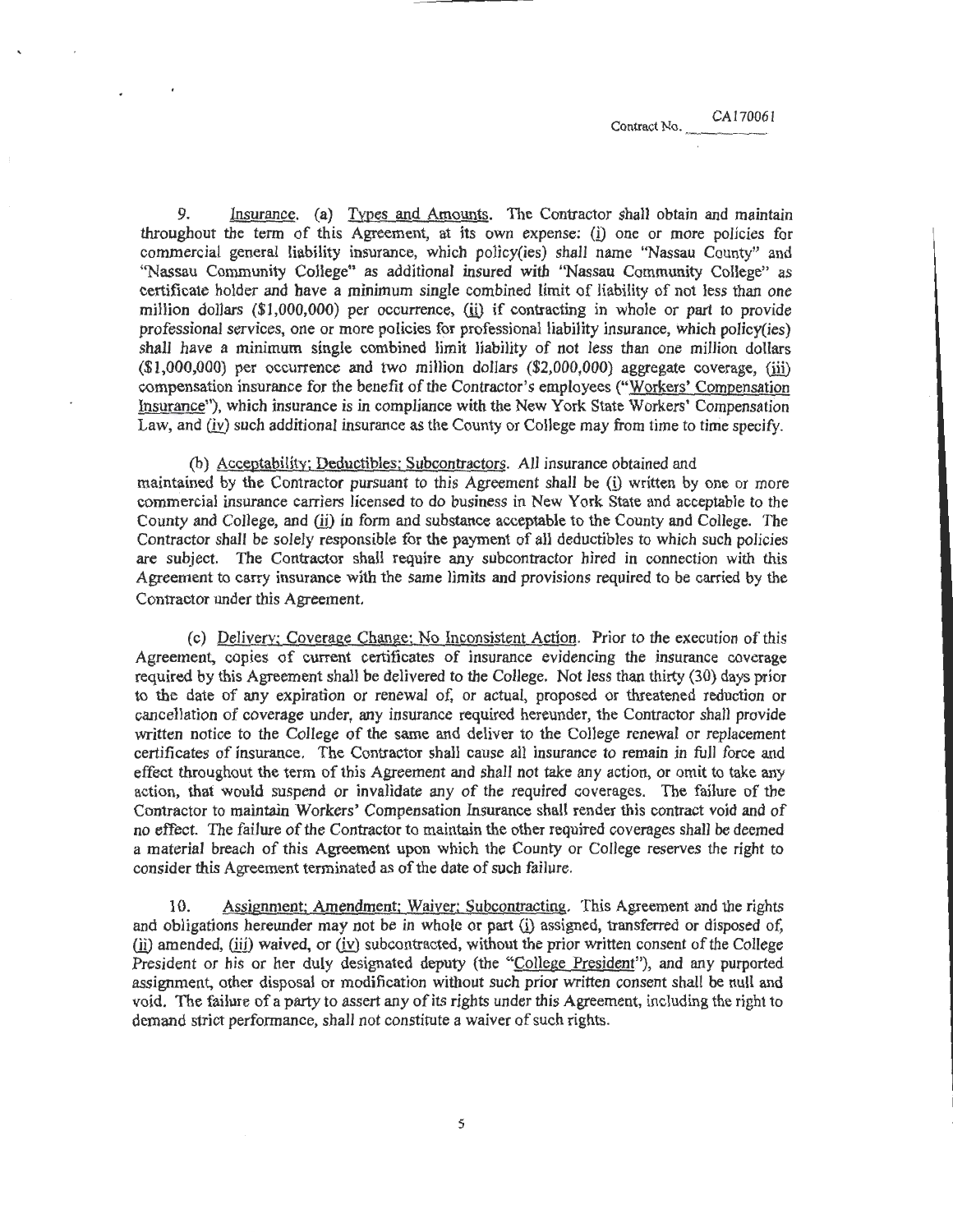11. Termination. (a) Generally. This Agreement may be terminated (i) for any reason by the College upon thirty (30) days' written notice to the Contractor, (ii) for "Cause" by the College immediately upon the receipt by the Contractor of written notice of termination, (iii) upon mutual written Agreement of the College and the Contractor, and  $(iv)$  in accordance with any other provisions of this Agreement expressly addressing termination. As used in this Agreement the word "Cause" includes: (i) a breach of this Agreement; (ii) the failure to obtain and maintain in full force and effect all Approvals required for the services described in this Agreement to be legally and professionally rendered; and (iii) the termination or impending termination of federal or state funding for the services to be provided under this Agreement.

(b) By the Contractor. This Agreement may be terminated by the Contractor if performance becomes impracticable through no fault of the Contractor, where the impracticability relates to the Contractor's ability to perform its obligations and not to a judgment as to convenience or the desirability of continued performance. Termination under this subsection shall be effected by the Contractor delivering to the Director of Procurement (the "Director''), at least sixty (60) days prior to the termination date (or a shorter period if sixty days' notice is impossible), a notice stating (i) that the Contractor is terminating this Agreement in accordance with this subsection, (ii) the date as of which this Agreement will terminate, and (iii) the facts giving rise to the Contractor's right to terminate under this subsection. A copy of the notice given to the Director shall be given to the College Counsel on the same day that notice is given to the Director.

(c) Contractor Assistance Upon Termination. In connection with the termination or impending termination of this Agreement the Contractor shall, regardless of the reason for termination, take all actions reasonably requested by the College (including those set forth in other provisions of this Agreement) to assist the College in transitioning the Contractor's responsibilities under this Agreement. The provisions of this Section shall survive the termination of this Agreement.

12. Accounting Procedures; Records. The Contractor shall maintain and retain, for a period of six (6) years following the later of termination of or fmal payment under this Agreement, complete and accurate records, documents, accounts and other evidence, whether maintained electronically or manually ("Records"), pertinent to performance under this Agreement. Records shall be maintained in accordance with Generally Accepteq Accounting Principles. Such Records shall at all times be available for audit and inspection by the Comptroller, the College, any other governmental authority with jurisdiction over the provision of services hereunder and/or the payment therefore, and any of their duly designated representatives. The provisions of this Section shall survive the termination ofthis Agreement.

13. Limitations on Actions and Special Proceedings Against the County. No action or special proceeding shall lie or be prosecuted or maintained against the County or College upon any claims arising out of or in connection with this Agreement unless:

(a) Notice. At least thirty  $(30)$  days prior to seeking relief the Contractor shall have presented the demand or claim(s) upon which such action or special proceeding is based in writing to the College Counsel for adjustment and the College shall have neglected or refused to make an adjustment or payment on the demand or claim for thirty (30) days after presentment. The

6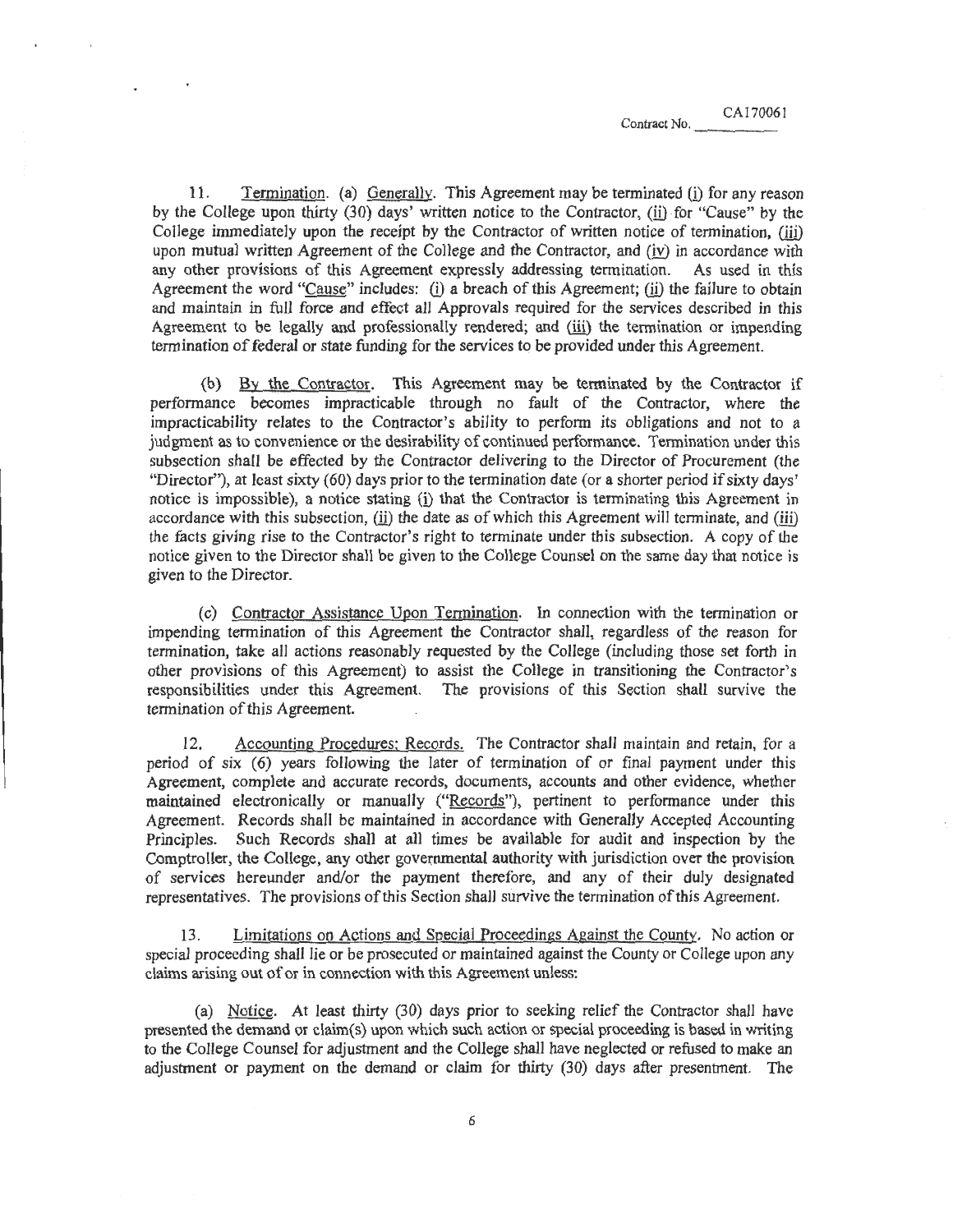Contractor shall send or deliver copies of the docwnents presented to the College Counsel under this Section to each of (i) the applicable Department Vice President and the (ii) the County Attorney (at the address specified above for the County) on the same day that documents are sent or delivered the College Counsel. The complaint or necessary moving papers of the Contractor shall allege that the above-described actions and inactions preceded the Contractor's action or special proceeding against the County/College.

(b) Time Limitation. Such action or special proceeding is commenced within the earlier of (i) one (1) year of the first to occur of  $(A)$  final payment under or the termination of this Agreement, and  $(\underline{B})$  the accrual of the cause of action, and  $(i)$  the time specified in any other provision of this Agreement.

14. Work Performance Liability. The Contractor is and shall remain primarily liable for the successful completion of all work in accordance this Agreement irrespective of whether the Contractor is using a Contractor Agent to perform some or all of the work contemplated by this Agreement, and irrespective of whether the use of such Contractor Agent has been approved by the County.

15. Consent to Jurisdiction and Venue: Governing Law. Unless otherwise specified in this Agreement or required by Law, all claims or actions with respect to this Agreement shall be resolved exclusively by a court of competent jurisdiction located in Nassau County in New York State and the parties expressly waive any objections to the same on any grounds, including venue and forum non conveniens. This Agreement is intended as a contract under, and shall be governed and construed in accordance with, the Laws of New York State, without regard to the conflict of laws provisions thereof.

16. Notices. Any notice, request, demand or other communication required to be given or made in connection with this Agreement shall be  $(a)$  in writing,  $(b)$  delivered or sent (i) by hand delivery, evidenced by a signed, dated receipt, (ii) postage prepaid via certified mail, return receipt requested, or (iii) overnight delivery via a nationally recognized courier service,  $(c)$ deemed given or made on the date the delivery receipt was signed by a College employee, three (3) business days after it is mailed or one (I) business day after it is released to a courier service, as applicable, and  $(d)(i)$  if to the Procurement Department, to the attention of the Director at One Education Drive, Tower 4, Garden City, NY, (ii) if to College's General Counsel's Office, to the attention of the College Counsel at the address specified above for the College, and (iii) if to the Contractor, to the attention of the person who executed this Agreement on behalf of the Contractor at the address specified above for the Contractor, or in each case to such other persons or addresses as shall be designated by written notice.

17. All Legal Provisions Deemed Included; Severability; Supremacy. (a) Every provision required by Law to be inserted into or referenced by this Agreement is intended to be a part of this Agreement. If any such provision is not inserted or referenced or is not inserted or referenced in correct form then (i) such provision shall be deemed inserted into or referenced by this Agreement for purposes of interpretation and (ii) upon the application of either party this Agreement shall be formally amended to comply strictly with the Law, without prejudice to the rights of either party.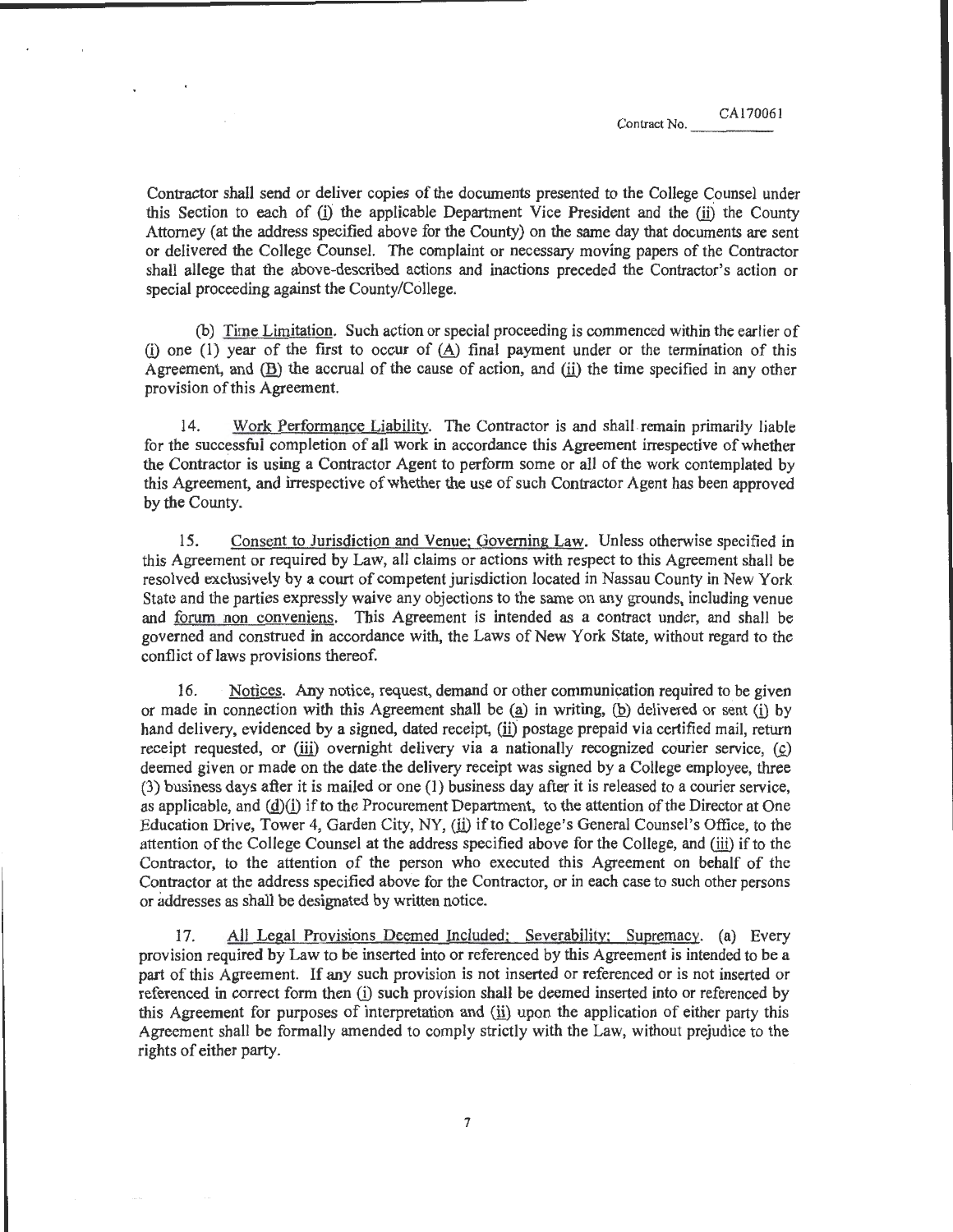(b) In the event that any provision of this Agreement shall be held to be invalid, illegal or unenforceable, the validity, legality and enforceability of the remaining provisions shall not in any way be affected or impaired thereby.

(c) Unless the application of this subsection will cause a provision required by Law to be excluded from this Agreement, in the event of an actual conflict between the terms set forth above the signature page to this Agreement and those contained in any schedule, exhibit, appendix, or attachment to this Agreement, the terms and conditions set forth above the signature page shall control. To the extent possible, all the terms of this Agreement should be read together as not conflicting.

18. Section and Other Headings. The section and other headings contained in this Agreement are for reference purposes only and shall not affect the meaning or interpretation of this Agreement.

19. Entire Agreement. This Agreement represents the full and entire understanding and agreement between the parties with regard to the subject matter hereof and supercedes all prior agreements (whether written or oral) of the parties relating to the subject matter of this Agreement.

20. Executory Clause. Notwithstanding any other provision of this Agreement:

(a) Approval and Execution. The College shall have no liability under this Agreement (including any extension or other modification of this Agreement) to any Person unless  $(i)$  all College approvals have been obtained, and (ii) this Agreement has been executed by the College President (as defined in this Agreement);

(b) Availability of Funds. The College shall have no liability under this Agreement (including any extension or other modification of this Agreement) to any Person beyond funds appropriated and encumbered or otherwise lawfully available for this Agreement, and, if any portion of the funds for this Agreement are from the state and/or federal governments, then beyond funds available to the County from the state and/or federal governments.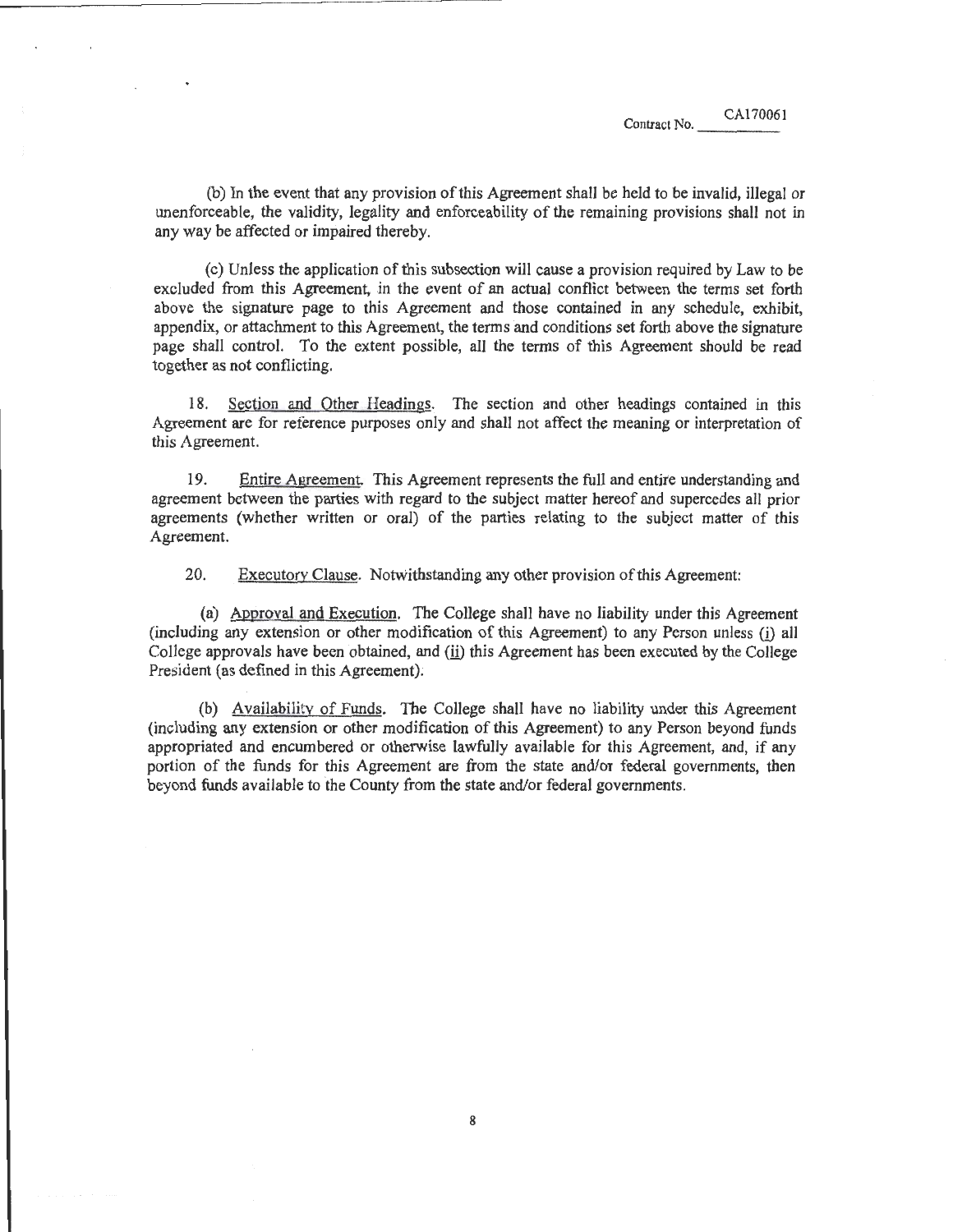CA170061

OFFICE OF THE COUNTY ATTORNEY<br>By: <u>1(iii)</u>  $\beta$  $Name: N_{te}$ heles  $R$  Serendis Title: Dep<sub>1</sub> Can4 AH, Date: 7/28/17

FISHER DEVELOPMENT STRATEGIES **CONTRACTOR** Signature: FISHER Print Name: V  $\mathcal M$  $\sqrt{\varkappa}$ 5,2017 Title: K Date:

BUREAU OF REAL ESTATE & INSURANCE  $By:$ Name: Title:

DEPARTMENT VICE PRESIDENT By:  $\frac{1}{\sqrt{2}}$ Date:  $\Omega$ 

PRESIDENT, NASSAU COMMUNIST COLLEGE Date: 017

I certifY that this copy of the contract is a true and complete copy of this contract.

 $Q_{\text{course1}}$ <sup>11</sup>, Me Date

IN WITNESS WHEREOF, the Contractor and the College have executed this Agreement as of the date first above written.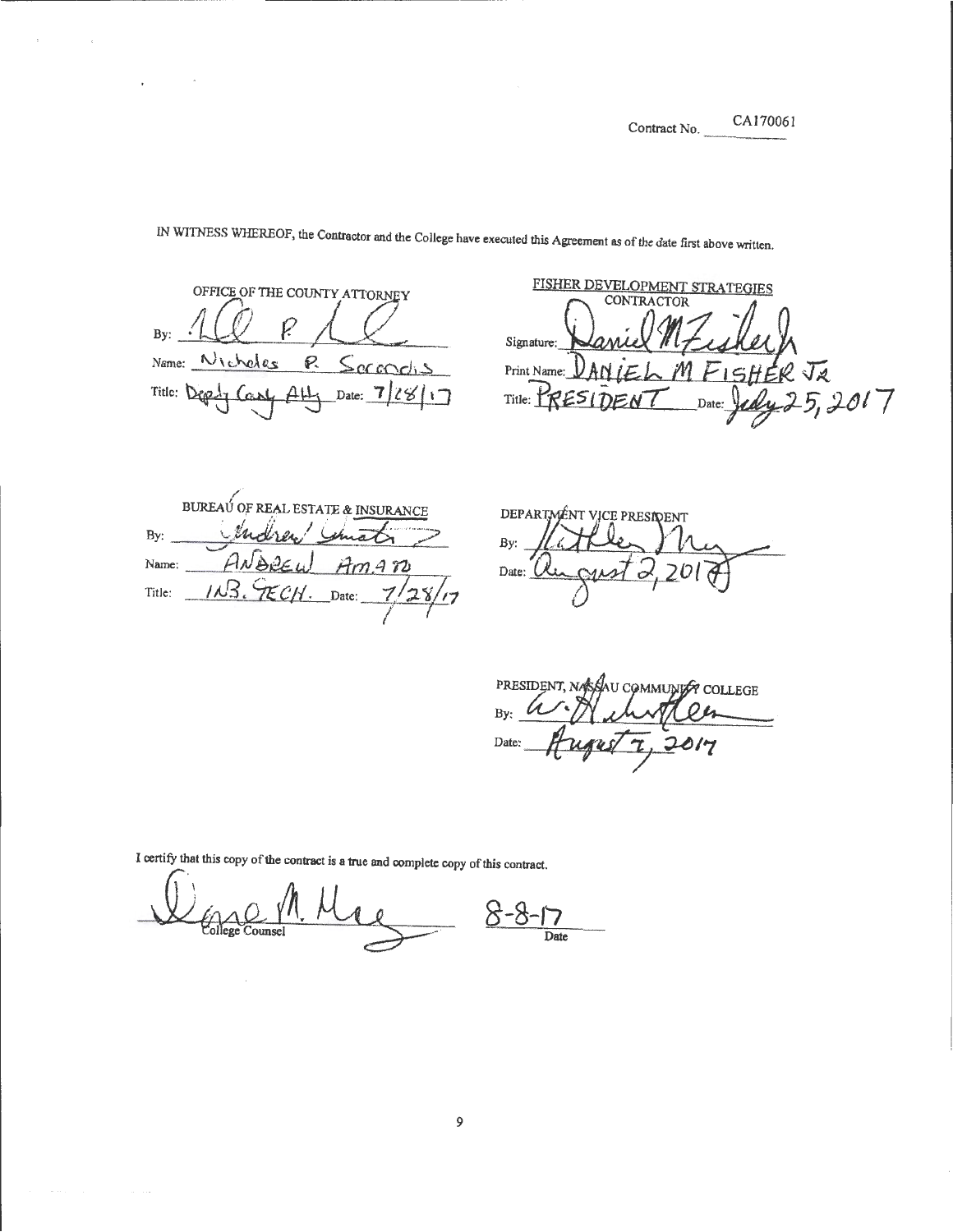# NASSAU COMMUNITY COLLEGE NOTARIZATION

STATE OF NEW YORK)

)ss.:

COUNTY OF NASSAU)

On the  $7<sup>th</sup>$ day of Clucker

in the year 2017 before me personally appeared W. Hubert Keen, President of Nassau Community College, the municipal corporation described herein, and which executed the above instrument; and that he or she signed his or her name thereto pursuant to Section 205 of the County Government Law of Nassau County.

NOTARY PUBLIC *Anne C* Blandi

ANNE E. BRANDl Notary Public, State of New York<br>No. 01BR6104733 Qualified in Nassau County Januaay 28, *20Z.O* 

January 26, 20 **SUINARE & SHAMA**<br>Not and in order of the state of New York<br>STAD in the state of the state of the state of the state of the state of the state of the state of the state of the state of the state of the state of the state o

# CONTRACTOR NOTARIZATION (corporations)

STATE OF NEW YORK)

 $\sim$  ,  $\sim$ 

 $\mathbf{u}'$ 

.. . •

)ss.:

COUNTY OF NASSAU

On the  $25^{4/7}$ <br>
sin the year 2017 before me personally appeared  $\frac{1}{2}$ hANIFNM, FISHER TR to me personally known, who, being by me duly swprn, did depose and say that he or she resides in the County of  $NASSM$  that he or she is a  $PRESIDEN$ the *Chief Chief Chief the organization/corporation* described herein and which executed the above

instrument; and that he or she signed his or her name thereto by authority of the partners of said limited liability company.

Diane Strong<br>Notary Public, State of New York<br>No. 01ST6319789 Qualified in Nassau County Commission Expires February 23,  $\triangle$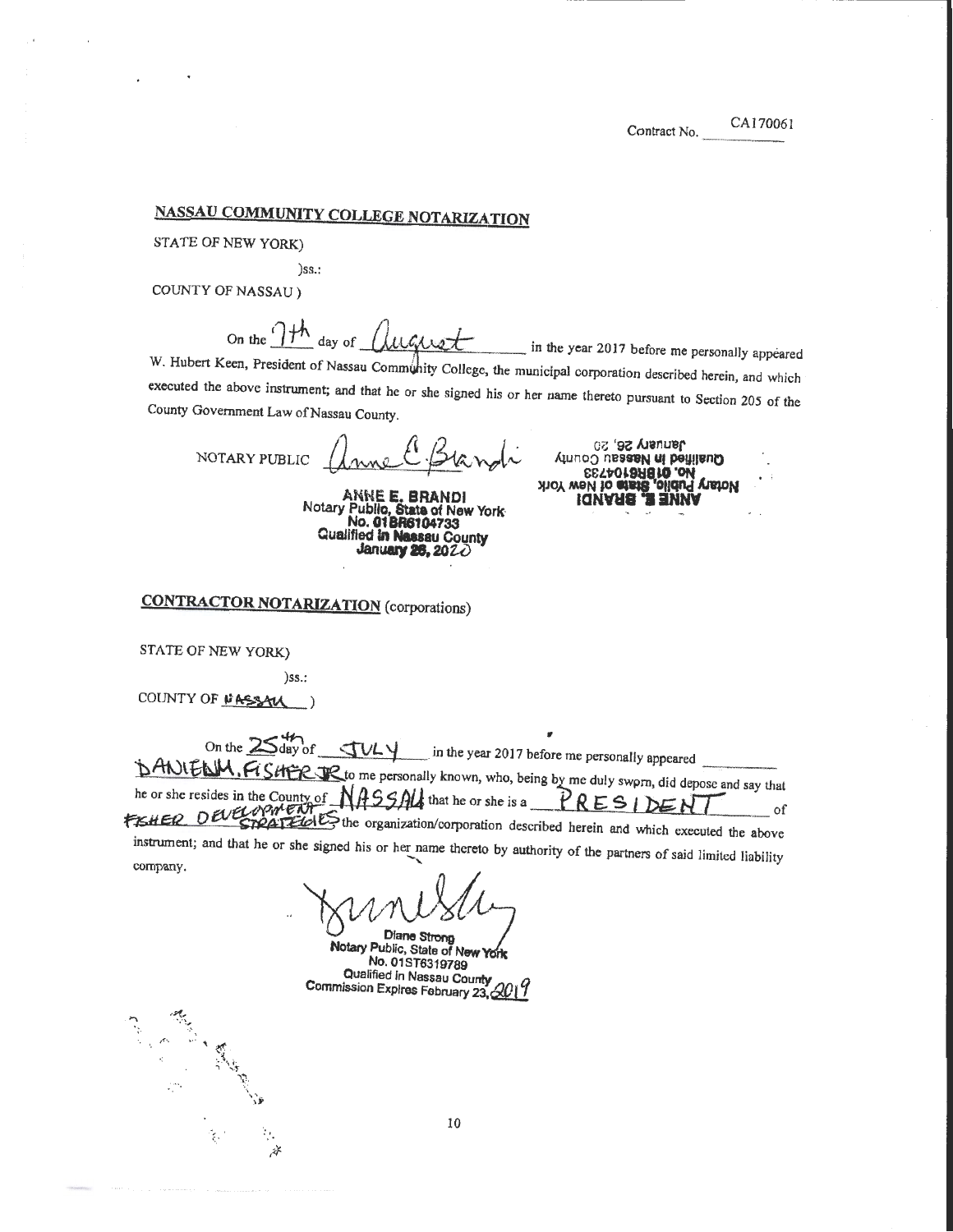### APPENDIX EE

#### .EQUAL EMPLOYMENT OPPORTUNITIES FOR MINORITIES AND WOMEN

The provisions of this Appendix EE are hereby made a part of the document to which it is attached.

The Contractor shall comply with all federal, State and local statutory and constitutional anti-discrimination provisions. In addition, Local Law No. 14-2002, entitled "Participation by Minority Group Members and Women in Nassau County Contracts," governs all County Contracts as defmed by such title and solicitations for bids or proposals for County Contracts. In accordance with Local Law 14-2002:

(a) The Contractor shall not discriminate against employees or applicants for employment because of race, creed, color, national origin, sex, age, disability or marital status in recruitment, employment, job assignments, promotions, upgradings, demotions, transfers, layoffs, terminations, and rates of pay or other forms of compensation. The Contractor will undertake or continue existing programs related to recruitment, employment, job assignments, promotions, upgradings, transfers, and rates of pay or other forms of compensation to ensure that minority group members and women are afforded equal employment opportunities without discrimination.

(b) At the request of the County contracting agency, the Contractor shall request each employment agency, labor union, or authorized representative of workers with which it has a collective bargaining or other agreement or understanding, to furnish a written statement that such employment agency, union, or representative will not discriminate on the basis of race, creed, color, national origin, sex, age, disability, or marital status and that such employment agency, labor union, or representative will affirmatively cooperate in the implementation of the Contractor's obligations herein.

(c) The Contractor shall state, in all solicitations or advertisements for employees, that, in the performance of the County Contract, all qualified applicants will be afforded equal employment opportunities without discrimination because of race, creed, color, national origin, sex, age, disability or marital status.

(d) The Contractor shall make Best Efforts to solicit active participation by certified minority or women-owned business enterprises ("Certified MIWBEs'<sup>1</sup> ) as defined in Section 101 of Local Law No. 14-2002, including the granting of Subcontracts.

(e) The Contractor shall, in its advertisements and solicitations for Subcontractors, indicate its interest in receiving bids from Certified MIWBEs and the requirement that Subcontractors must be equal opportunity employers.

(f) Contractors must notify and receive approval from the respective Department Head prior to issuing any Subcontracts and, at the time of requesting such authorization, must submit a signed Best Efforts Checklist.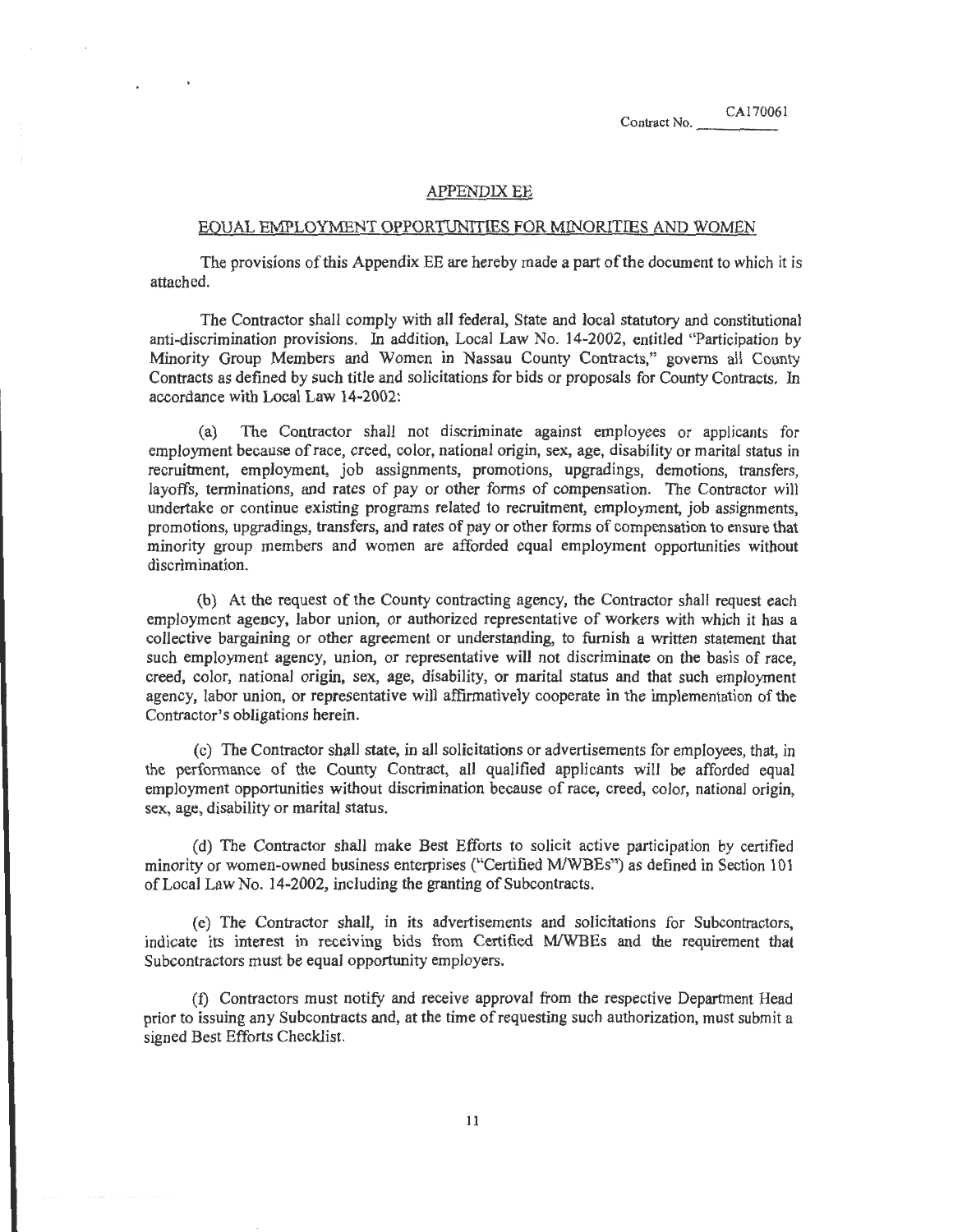I

(g) Contractors for projects under the supervision of the County's Department of Public Works shall also submit a utilization plan listing all proposed Subcontractors so that, to the greatest extent feasible, all Subcontractors will be approved prior to commencement of work. Any additions or changes to the list of subcontractors under the utilization plan shall be approved by the Commissioner ofthe Department of Public Works when made. *A* copyofthe utilization plan any additions or changes thereto shall be submitted by the Contractor to the Office of Minority Affairs simultaneously with the submission to the Department of Public Works.

(h) At any time after Subcontractor approval has been requested and prior to being granted, the contracting agency may require the Contractor to submit Documentation Demonstrating Best Efforts to Obtain Certified Minority or Women-owned Business Enterprises. In addition, the contracting agency may require the Contractor to submit such documentation at any time after Subcontractor approval when the contracting agency has reasonable cause to believe that the existing Best Efforts Checklist may be inaccurate. Within ten working days (10) of any such request by the contracting agency, the Contractor must submit Documentation.

(i) In the case where a request is made by the contracting agency or a Deputy County Executive acting on behalf of the contracting agency, the Contractor must, within two (2) working days of such request, submit evidence to demonstrate that it employed Best Efforts to obtain Certified MIWBE participation through proper documentation.

G) Award of a County Contract alone shall not be deemed or interpreted as approval of all Contractor's Subcontracts and Contractor's fulfillment of Best Efforts to obtain participation by Certified M/WBEs.

(k) A Contractor shall maintain Documentation Demonstrating Best Efforts to Obtain Certified Minority or Women-owned Business Enterprises for a period of six (6) years. Failure to maintain such records shall be deemed failure to make Best Efforts to comply with this Appendix EE, evidence of false certification as M/WBE compliant or considered breach of the County Contract.

(1) The Contractor shall be bound by the provisions of Section 109 ofLocal Law No. 14- 2002 providing for enforcement of violations as follows:

- a. Upon receipt by the Executive Director of a complaint from a contracting agency that a County Contractor has failed to comply with the provisions of Local Law No. 14-2002, this Appendix EE or any other contractual provisions included in furtherance of Local Law No. 14-2002, the Executive Director will try to resolve the matter.
- b. If efforts to resolve such matter to the satisfaction of all parties are unsuccessful, the Executive Director shall refer the matter, within thirty days (30) of receipt of the complaint, to the American Arbitration Association for proceeding thereon.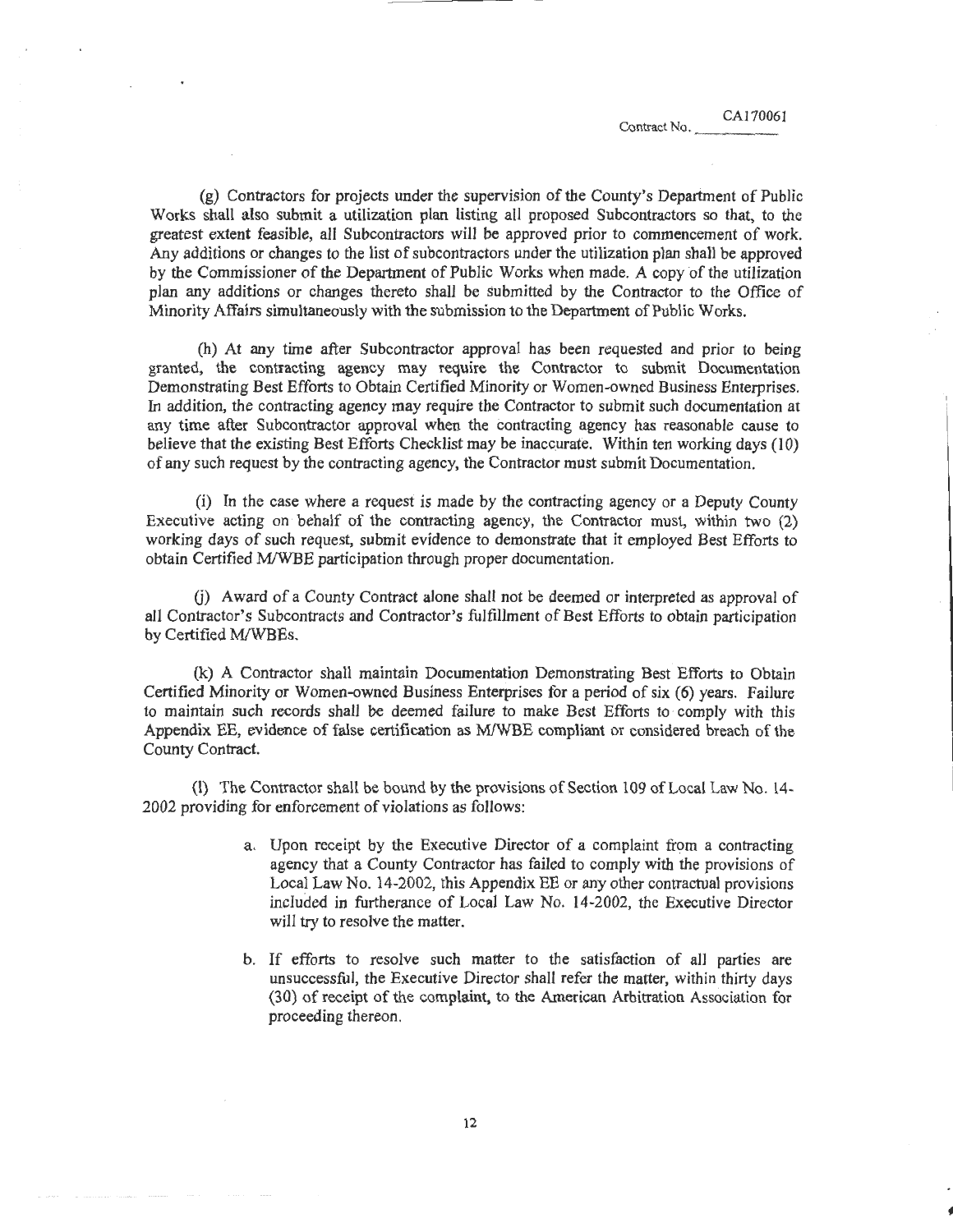c. Upon conclusion of the arbitration proceedings, the arbitrator shall submit to the Executive Director his recommendations regarding the imposition of sanctions, fines or penalties. The Executive Director shall either (i) adopt the recommendation of the arbitrator (ii) determine that no sanctions, fines or penalties should be imposed or (iii) modify the recommendation of the arbitrator, provided that such modification shall not expand upon any sanction recommended or impose any new sanction, or increase the amount of any recommended fine or penalty. The Executive Director, within ten days (10) of receipt of the arbitrators award and recommendations, shall file a determination of such matter and shall cause a copy of such determination to be served upon the respondent by personal service or by certified mail return receipt requested. The award of the arbitrator, and the fines and penalties imposed by the Executive Director, shall be final determinations and may only be vacated or modified as provided in the civil practice law and rules ("CPLR"). .

(m) The contractor shall provide contracting agency with information regarding aJI subcontracts awarded under any County Contract, including the amount of compensation paid to each Subcontractor and shall complete all forms provided by the Executive Director or the Department Head relating to subcontractor utilization and efforts to obtain M/WBE participation..

Failure to comply with provisions (a) through (m) above, as ultimately determined by the Executive Director, shall be a material breach of the contract constituting grounds for immediate termination. Once a final determination of failure to comply has been reached by the Executive Director, the determination of whether to terminate a contract shall rest with the Deputy County Executive with oversight responsibility for the contracting agency.

As used in this Appendix EE the term "Best Efforts Checklist" shall mean a list signed by the Contractor, listing the procedures it has undertaken to procure Subcontractors in accordance with this Appendix BE.

As used in this Appendix EE the term "County Contract" shall mean (i) a written agreement or purchase order instrument, providing for a total expenditure in excess of twentyfive thousand dollars (\$25,000), whereby a County contracting agency is committed to expend or does expend funds in return for labor, services, supplies, equipment, materials or any combination of the foregoing, to be performed for, or rendered or furnished to the County; or (ii) a written agreement in excess of one hundred thousand dollars (\$100,000), whereby a County contracting agency is committed to expend or does expend funds for the acquisition, construction, demolition, replacement, major repair or renovation of real property and improvements thereon. However, the term "County Contract" does not include agreements or orders for the following services: banking services, insurance policies or contracts, or contracts with a County contracting agency for the sale of bonds, notes or other securities.

As used in this Appendix EE the tenn "County Contractor" means an individual, business enterprise, including sole proprietorship, partnership, corporation, not-for-profit corporation, or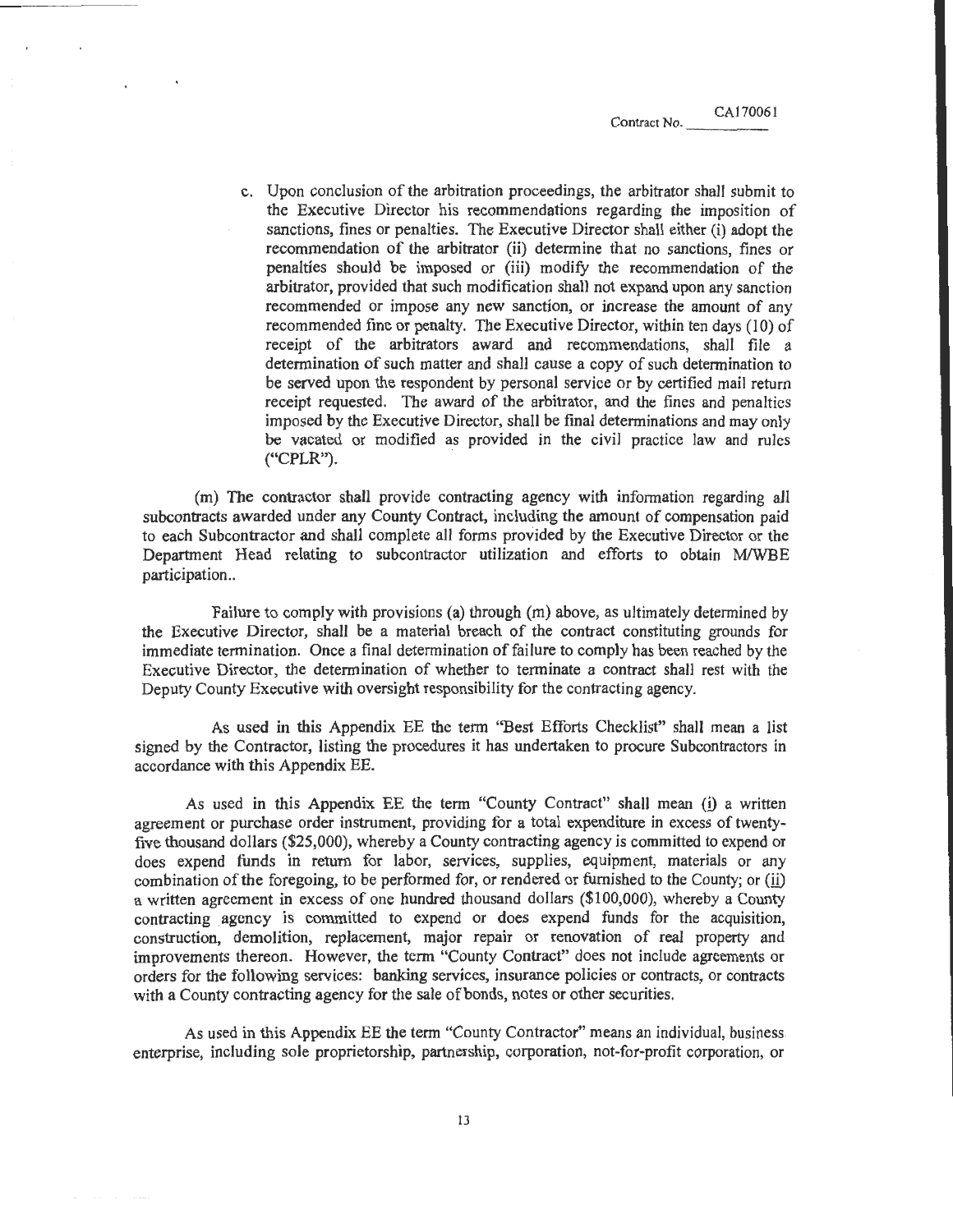any other person or entity other than the County, whether a contractor, licensor, licensee or any other party, that is (i) a party to a County Contract, (ill a bidder in connection with the award of a County Contract, or (iii) a proposed party to a County Contract, but shall not include any Subcontractor.

As used in this Appendix EE the term "County Contractor" shall mean a person or firm who will manage and be responsible for an entire contracted project.

As used in this Appendix EE "Documentation Demonstrating Best Efforts to Obtain Certified Minority or Women-owned Business Enterprises" shall include, but is not limited to the following:

- a. Proof of having advertised for bids, where appropriate, in minority publications, trade newspapers/notices and magazines, trade and union publications, and publications of general circulation in Nassau County and surrounding areas or having verbally solicited M/WBEs whom the County Contractor reasonably believed might have the qualifications to do the work. A copy of the advertisement, if used, shall be included to demonstrate that it contained language indicating that the County Contractor welcomed bids and quotes from M/WBE Subcontractors. In addition, proof of the date(s) any such advertisements appeared must be included in the Best Effort Documentation. If verbal solicitation is used, a County Contractor's affidavit with a notary's signature and stamp shall be required as part of the documentation.
- b. Proof of having provided reasonable time for MIWBE Subcontractors to respond to bid opportunities according to industry norms and standards. A chart outlining the schedule/time frame used to obtain bids from M/WBEs is suggested to be included with the Best Effort Documentation.
- c. Proof or affidavit of follow-up of telephone calls with potential M/WBE subcontractors encouraging their participation. Telephone logs indicating such action can be included with the Best Effort Documentation
- d. Proof or affidavit that MIWBE Subcontractors were allowed to review bid specifications, blue prints and all other bid/RFP related items at no charge to the MIWBEs, other than reasonable documentation costs incurred by the County Contractor that are passed onto the M/WBE.
- e. Proof or affidavit that sufficient time prior to making award was allowed for M/WBEs to participate effectively, to the extent practicable given the time frame of the County Contract.
- f Proof or affidavit that negotiations were held in Best Efforts with interested MIWBEs, and that MIWBEs were not rejected as unqualified or unacceptable without sound business reasons based on (1) a thorough investigation of MIWBE qualifications and capabilities reviewed against industry custom and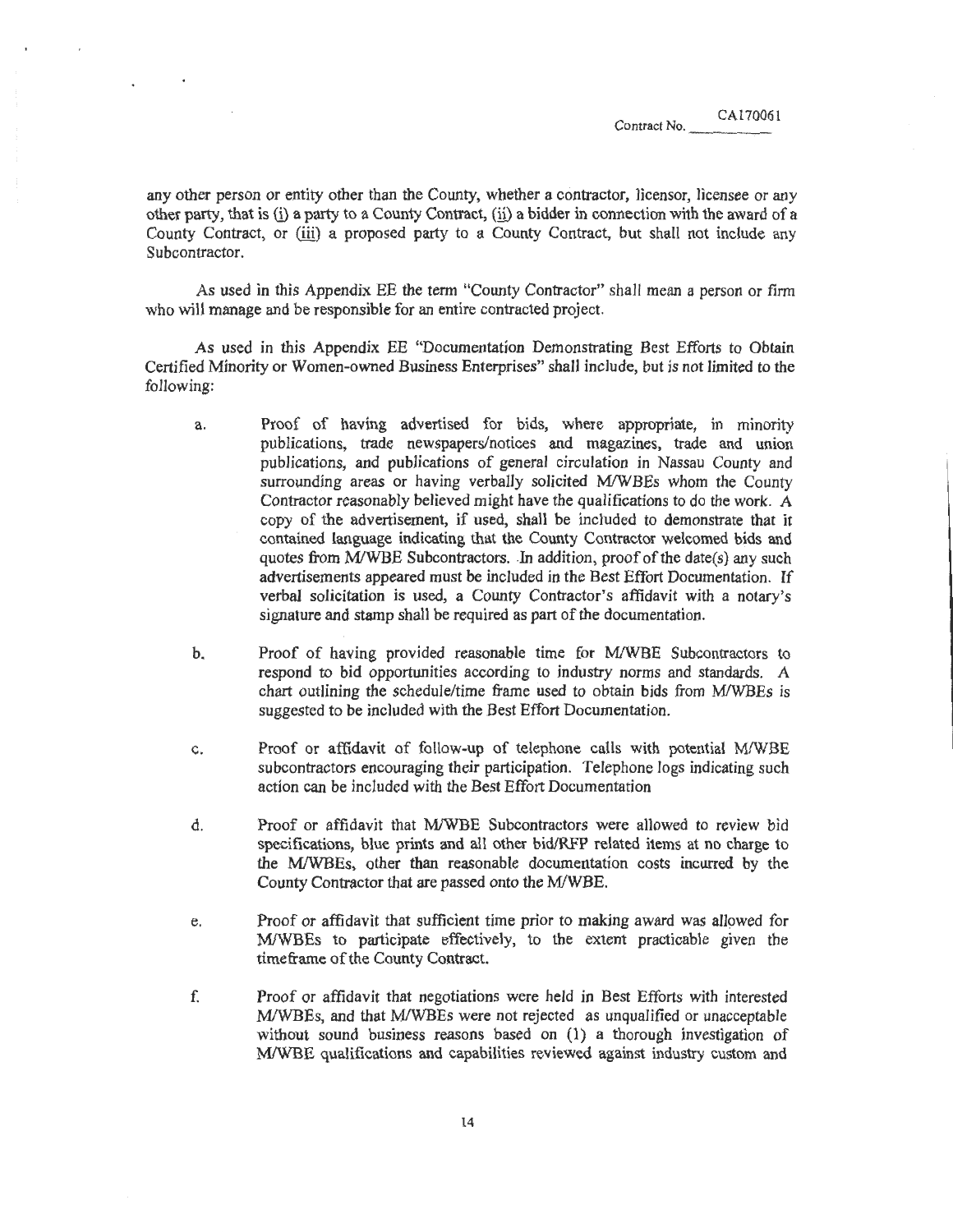CA170061

standards and (2) cost of performance The basis for rejecting any M/WBE deemed unqualified by the County Contractor shall be included in the Best Effort Documentation

- g. If an M/WBE is rejected based on cost, the County Contractor must submit a list of all sub-bidders for each item of work solicited and their bid prices for the work.
- h. The conditions of performance expected of Subcontractors by the County Contractor must also be included with the Best Effort Documentation
- i. County Contractors may include any other type of documentation they feel necessary to further demonstrate their Best Efforts regarding their bid documents.

As used in this Appendix EE the term "Executive Director" shall mean the Executive Director of the Nassau County Office of Minority Affairs; provided, however, that Executive Director shall include a designee of the Executive Director except in the case of final determinations issued pursuant to Section (a) through (I) of these rules.

As used in this Appendix EE the term "Subcontract" shall mean an agreement consisting of part or parts of the contracted work of the County Contractor.

As used in this Appendix EE, the term "Subcontractor" shall mean a person or firm who performs part or parts of the contracted work of a prime contractor providing services, including construction services, to the County pursuant to a county contract. Subcontractor shall include a person or fmn that provides labor, professional or other services, materials or supplies to a prime contractor that are necessary for the prime contractor to fulfill its obligations to provide services to the County pursuant to a county contract. Subcontractor shall not include a supplier of materials to a contractor who has contracted to provide goods but no services to the County, nor a supplier of incidental materials to a contractor, such as office supplies, tools and other items of nominal cost that are utilized in the performance of a service contract.

Provisions requiring contractors to retain or submit documentation of best efforts to utilize certified subcontractors and requiring Department head approval prior to subcontracting shall not apply to inter-governmental agreements. · In addition, the tracking of expenditures of County dolfars by not-for-profit corporations, other municipalities, States, or the federal government is not required.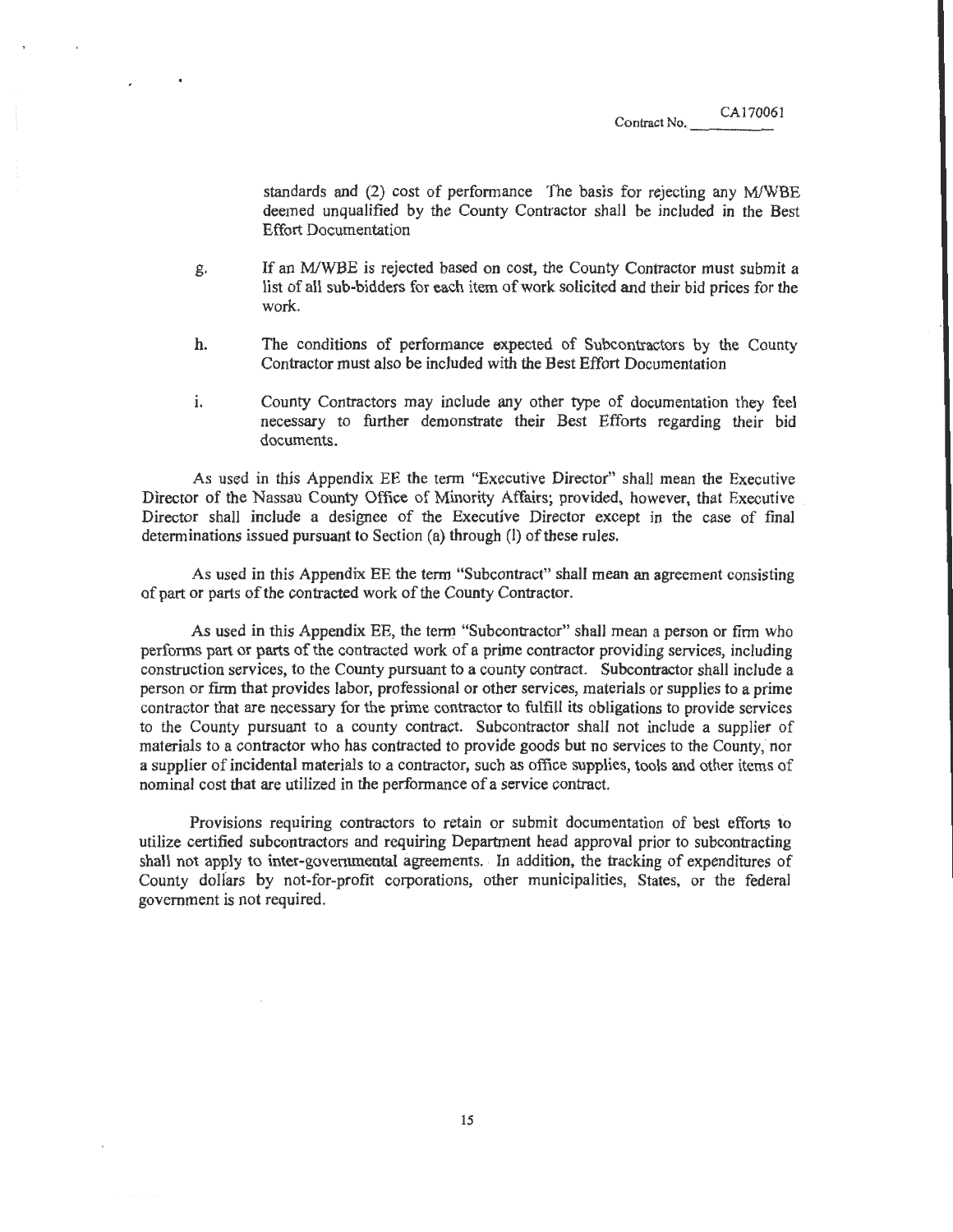### AppendixL

## Certificate of Compliance

In compliance with Local Law 1-2006, as amended (the "Law"), the Contractor hereby certifies the following:

1. The chief executive officer of the Contractor is:

DANIEL M FISHER JR. (Name)  $2! \;$   $C$ HOIR LANE WESTBURJANDESS!  $970$ 5 1 6 - 2 3 8 - 0 1 8 6 (Telephone Number)

- 2. The Contractor agrees to either (1) comply with the requirements of the Nassau County Living Wage Law or {2) as applicable, obtain a waiver of the requirements of the Law pursuant to section 9 of the Law. In the event that the contractor does not comply with the requirements of the Law or obtain a waiver of the requirements of the Law, and such contractor establishes to the satisfaction of the Department that at the time of execution of this agreement, it had a reasonable certainty that it would receive such waiver based on the Law and Rules pertaining to waivers, the County will agree to terminate the contract without imposing costs or seeking damages against the Contractor
- 3. In the past five years, Contractor has  $\frac{1}{2}$  has not been found by a court or a government agency to have violated federal, state, or local laws regulating payment of wages or benefits, labor relations, or occupational safety and health. If a violation has been assessed against the Contractor, describe below: